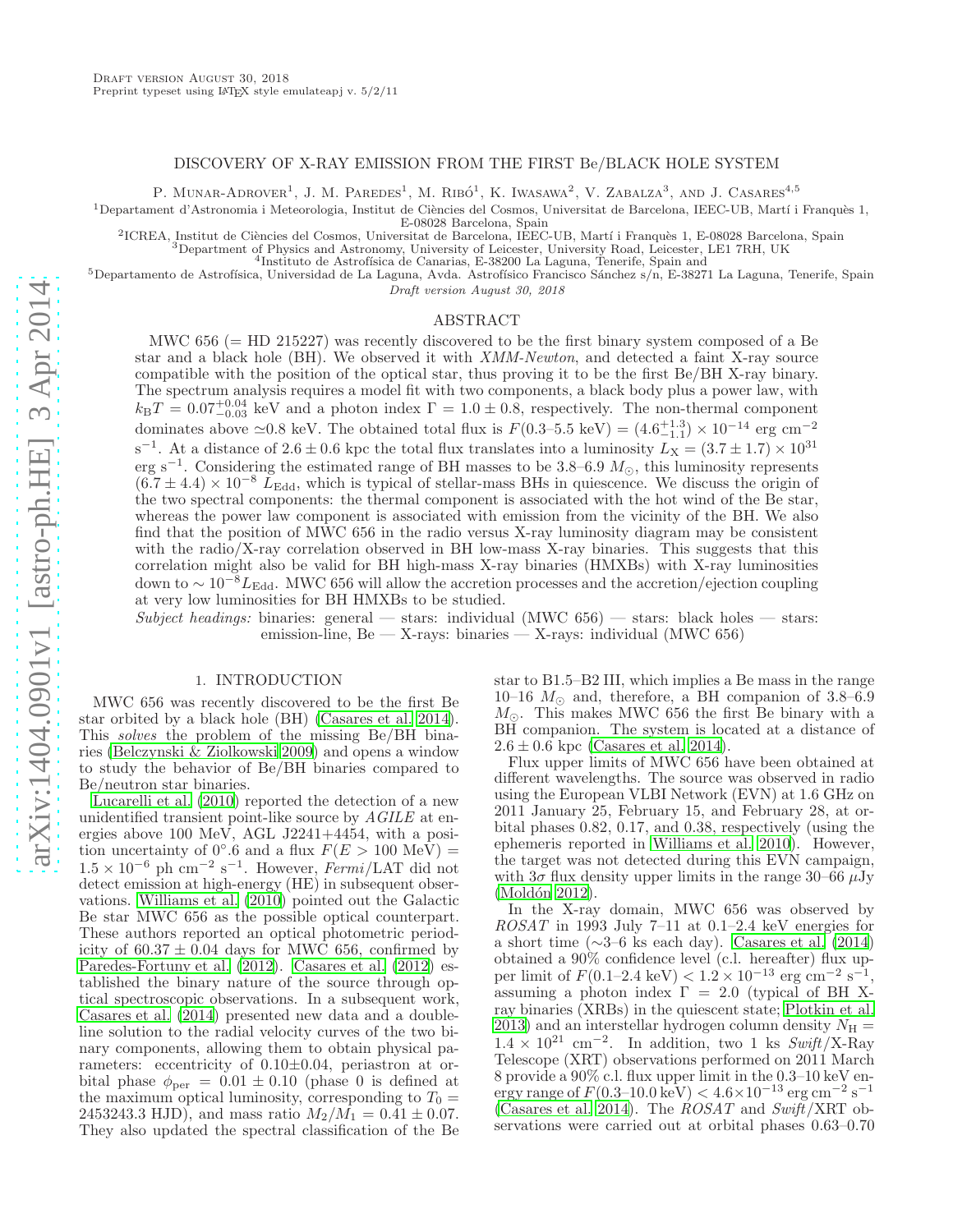

<span id="page-1-4"></span>Fig. 1.— EPIC-pn camera image at the position of MWC 656 in the 0.3–5.5 keV energy band smoothed using a Gaussian interpo-lation with a 2′′ kernel.

and 0.52, respectively.

In the HE gamma-ray domain we took all the available Fermi/LAT data and analyzed it, finding no evidence of a detection and deriving a 95% c.l. upper limit of  $F(E > 100 \text{ MeV}) < 7.9 \times 10^{-10} \text{ cm}^{-2} \text{ s}^{-1}$ . Finally, MWC 656 has been observed at very high energies using the MAGIC Telescopes in 2012 May and June, corresponding to orbital phase intervals 0.83–0.95 and 0.20– 0.28, respectively. The source was not detected in any of these observations. Preliminary integral upper limits were set at 95% c.l., assuming a spectral index  $\Gamma = 2.5$ at a level of  $F(E > 300 \text{ GeV}) < 2.1 \times 10^{-12} \text{cm}^{-2}\text{s}^{-1}$  $(López-Oramas et al. 2013).$ 

In the present work we show the results obtained from our recent XMM-Newton observations. We detect a faint source coincident with the position of MWC 656, making it the first Be/BH binary ever detected in X-rays and thus confirming it as a high-mass X-ray binary (HMXB). The spectrum can be fitted with a thermal plus a nonthermal component. We discuss our results in the context of wind emission from massive stars, the quiescent state of BH XRBs, and the empirical BH radio/X-ray correlation. This Letter is organized as follows: we present the XMM-Newton observations and analysis in Section [2,](#page-1-0) results obtained and their discussion in Sections [3](#page-1-1) and [4,](#page-2-0) and finish by presenting our conclusions in Section [5.](#page-4-9)

## <span id="page-1-0"></span>2. X-RAY OBSERVATIONS AND ANALYSIS

We present here new X-ray observations of MWC 656 performed with *XMM-Newton* for [1](#page-1-2)4 ks<sup>1</sup>. The observations were carried out in pointing mode in 2013 June 4, when the system was at orbital phase 0.08 (close to periastron). The medium thickness optical blocking filter and Full Frame mode were used in the three EPIC detectors (pn, MOS1 and MOS2) for the imaging observation. Analysis of the data was done using the XMM-Newton Science Analysis System (SAS) version 12.0.1 and the set of ftools from HEASOFT version 6.14[2](#page-1-3) . In a first step



<span id="page-1-5"></span>Fig. 2.— MWC 656 XMM-Newton EPIC-pn spectrum in the 0.3–5.5 keV energy range (data points) overplotted with the fitted absorbed black-body (green dotted line) plus a power law (blue dashed line) model. The red solid line represents the total flux. The lower panel illustrates the ratio between the observational data and the total model.

we cleaned the event files of the three EPIC detectors, removing the flaring high background periods. For this purpose we selected the Good Time Intervals in which the count rate for the most energetic events ( $E \geq 10 \text{ keV}$ ) was below the standard threshold for each detector. After this cleaning process, the observation time that remained in each of the three detectors was 10.1 ks, 13.4 ks, and 13.5 ks for pn, MOS1, and MOS2, respectively.

A search for sources was performed using the edetect-chain command in SAS, which concatenates a series of tasks that produces exposure maps, detector mask images, background maps, detected source lists, and sensitivity maps. As a result, a list of detected sources, including MWC 656, was obtained, which contained count-rates, fluxes and positions, for each detected source, among other information. We used the cleaned event files for spectral analysis. The source spectrum was extracted from a  $30''$  radius circle centered on the position of MWC 656 whereas the background spectrum was extracted from a source-free region on the same CCD chip, using a circle of 90′′ radius. Response and ancillary files were obtained with the SAS tools rmfgen and arfgen, respectively.

# 3. X-RAY RESULTS

<span id="page-1-1"></span>We detect a faint source at  $4.4\sigma$  c.l. coincident with MWC 656 (see Figure [1\)](#page-1-4). The X-ray position is R.A.=  $22^{\mathrm{h}}42^{\mathrm{m}}57^{\mathrm{s}}.1$ , decl. =  $44^{\circ}43'13''$ , with a  $3\sigma$  uncertainty radius of  $7''$ . This is compatible with the *Hipparcos* position of MWC 656 at  $2.4\sigma$ . The source is only detected in the low energy range of the EPIC-pn detector, between 0.3 and 5.5 keV. In the MOS1 and MOS2 instruments MWC 656 appears as a faint excess below  $3\sigma$  c.l., probably due to the lower effective area at these energies.

The EPIC-pn spectrum (see Figure [2\)](#page-1-5) was binned so that there were at least 10 counts per bin. The binned spectrum was analyzed using XSPEC version 12.8.1 [\(Arnaud 1996](#page-4-10)). The low number of counts required the use of the cstat statistic within XSPEC to estimate the best-fit parameters and their associated uncertain-

 $^1$  The observation ID is 0723610201  $\,$ 

<span id="page-1-3"></span><span id="page-1-2"></span><sup>2</sup> http://heasarc.gsfc.nasa.gov/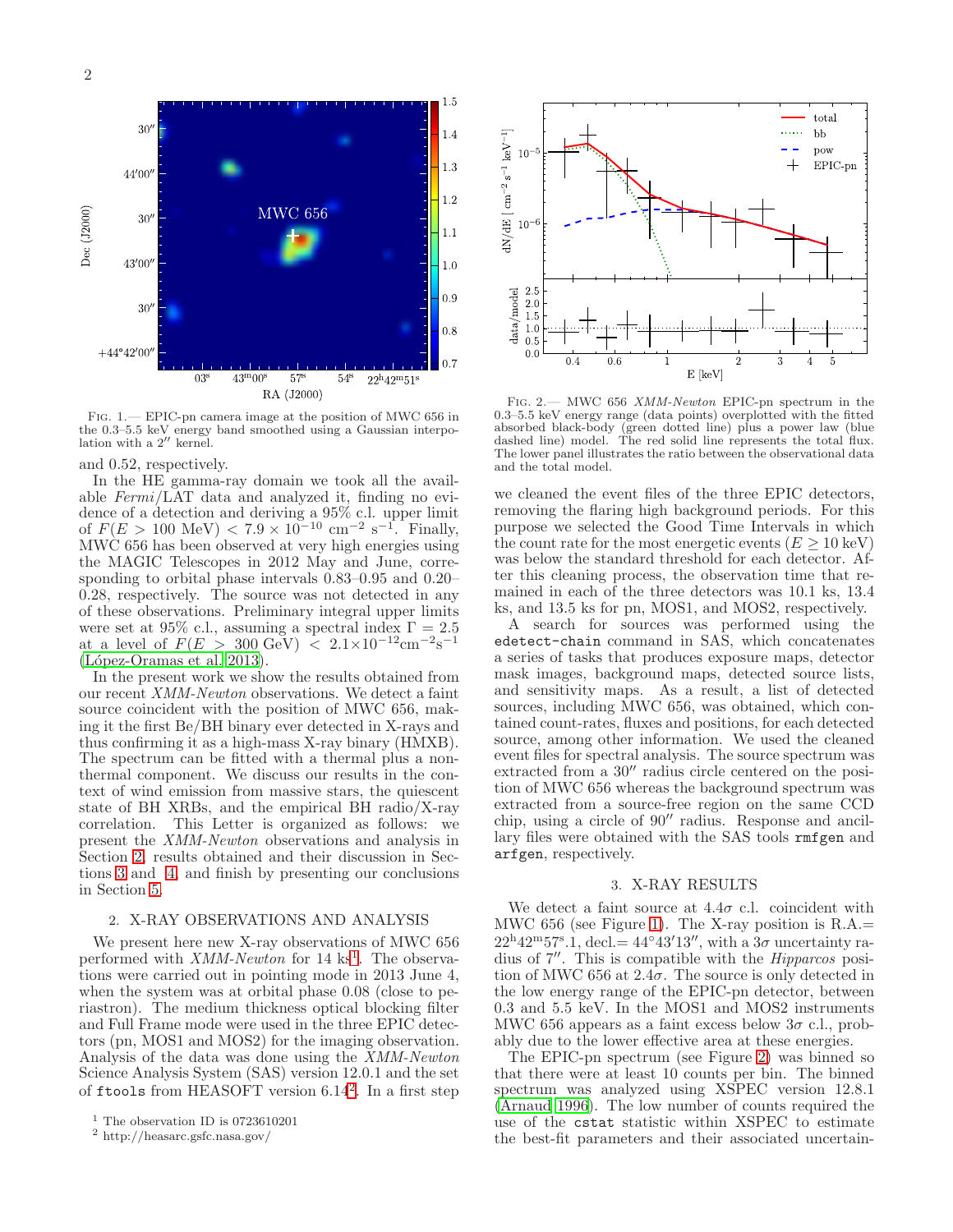TABLE 1 X-Ray Spectral Fit Parameters of MWC 656

<span id="page-2-1"></span>

| $\text{Model}^a$ | Parameters                        |                     | $F(0.3-5.5 \text{ keV})$<br>$(10^{-14})$<br>erg cm |                               |                     | C-statistic | Comments                                               |
|------------------|-----------------------------------|---------------------|----------------------------------------------------|-------------------------------|---------------------|-------------|--------------------------------------------------------|
|                  | ke V<br>$\kappa_{\rm B}$ 1        |                     | thermal                                            | non-thermal                   | total               |             |                                                        |
| pow              |                                   | $2.0^{+1.0}_{-0.8}$ | $\qquad \qquad \blacksquare$                       | $+0.8$<br>$2.3^{+0.0}_{-0.7}$ | $2.3^{+0.8}_{-0.7}$ | 14.6        | Deviations at $\sim 0.5$ , $\sim 1.0$ , $\sim 2.5$ keV |
| bb               | $0.12^{+0.07}_{-0.05}$            |                     | $2.0^{+0.9}_{-0.8}$                                |                               | $2.0^{+0.9}_{-0.8}$ | 31.4        | No good fit above 1.5 keV                              |
| $bb+pow$         | $0.07^{+0.04}_{-0.02}$<br>$-0.03$ | $0.0 \pm 0.8$       | $2.6^{+3.0}_{-1.4}$                                | $2.0^{+0.8}_{-0.7}$           | $4.6^{+1.3}_{-1.3}$ | 2.8         | Good fit (used in this work)                           |
| $diskbb+pow$     | $0.09^{+0.04}_{-0.06}$<br>$-0.06$ | $0.0 \pm 0.8$       | $2.7^{+3.4}_{-1.4}$                                | $2.0^{+0.8}_{-0.7}$           | $7+1.4$<br>-        | 2.8         | Good fit                                               |

Note. a: Models correspond to powerlaw (pow), black body (bb) and multi-temperature disk black body (diskbb)

ties [\(Cash 1979\)](#page-4-11). In all fits we introduced a fixed interstellar photoelectric absorption through the wabs model within XSPEC, with  $N_{\rm H} = 1.8 \times 10^{21}$  cm<sup>-2</sup>. This value was computed using the relations  $N_{\rm H} = 2.7 \times 10^{21} A_{\rm V}$ [\(Nowak et al. 2012](#page-4-12)), and  $N_{\rm H} = (2.21 \pm 0.09) \times 10^{21} A_{\rm V}$ (Güver & Özel [2009\)](#page-4-13) and taking the average value. For the extinction we used  $A_V = 0.74 \pm 0.19$  mag computed using  $E(B - V) = 0.24 \pm 0.06$  [\(Casares et al. 2014\)](#page-4-0) and assuming  $R = A_V/E(B-V) = 3.1$ .

A power law (pow) model fit yields a photon index  $\Gamma = 2.0^{+1.0}_{-0.8}$ , similar to that found in other BH XRBs. However, the model presents strong deviations from the data at  $\sim$ 0.5,  $\sim$ 1.0, and  $\sim$ 2.5 keV. A black body (bb) model is also unable to reproduce the observed spectrum above 1.5 keV. For this reason we decided to fit the data with a model including two components: a black-body plus a power law. This fit yields  $k_{\rm B}T = 0.07^{+0.04}_{-0.03}$  keV, photon index  $\Gamma = 1.0 \pm 0.8$ , and a total unabsorbed flux  $F(0.3-5.5 \text{ keV}) = (4.6_{-1.1}^{+1.3}) \times 10^{-14} \text{ erg cm}^{-2} \text{ s}^{-1}$ . The contribution of each of the two components to the total flux is  $F_{\text{bb}} = (2.6^{+3.0}_{-1.4}) \times 10^{-14}$  erg cm<sup>-2</sup> s<sup>-1</sup> and  $F_{\text{pow}} =$  $(2.0^{+0.8}_{-0.7}) \times 10^{-14}$  erg cm<sup>-2</sup> s<sup>-1</sup>. A solution swapping the two components, with the power law at low energies and the black body at higher energies, is also possible, although in this case the photon index is unconstrained. On the other hand, a fit using a multi-temperature disk black body (diskbb, [Mitsuda et al. 1984\)](#page-4-14) plus a power law gives similar results.

We summarize the results of the most relevant fits in Table [1,](#page-2-1) where the fluxes are unabsorbed. The uncertainties are quoted at the  $1\sigma$  level. Lower values of the C-statistic reflect better fits [\(Cash 1979\)](#page-4-11). The total fluxes obtained in the  $0.3-5.5 \text{ keV}$  energy range in all fits are around one order of magnitude lower than the upper limits obtained from previous ROSAT and Swift/XRT observations [\(Casares et al. 2014\)](#page-4-0). It is clear from the spectral analysis that two components are required to fit our data (see Figure [2\)](#page-1-5). The fit with a black body plus a power law is more realistic and simple and we will consider it throughout the next sections. We note that a joint fit using both the EPIC-pn and the EPIC-MOS1 and EPIC-MOS2 data sets provided the same results within uncertainties.

<span id="page-2-0"></span>We searched for a possible extension of the 0.3–5.5 keV point source by adjusting radial profiles to the EPICpn image. However, no significant extension was found. We also searched for variability during the observation by obtaining a background subtracted light curve of the source region but no significant variability was found.

#### 4. DISCUSSION

Our detection of the X-ray counterpart of MWC 656 allows us to classify the Be/BH system as an HMXB, the first XRB of this type.

The spectrum is best fit with a model that includes a thermal and a non-thermal component, with the nonthermal component dominating above  $\simeq 0.8$  keV. Given the source distance of  $2.6\pm0.6$  kpc, the total X-ray luminosity is  $L_X = (3.7 \pm 1.7) \times 10^{31} \text{ erg s}^{-1}$  in the  $0.3-\dot{5}.5 \text{ keV}$ band. This luminosity represents  $(6.7 \pm 4.4) \times 10^{-8} L_{\text{Edd}}$ for the estimated range of BH masses of 3.8–6.9  $M_{\odot}$ . The thermal and non-thermal contributions are  $L_{bb}$  =  $(2.1^{+2.8}_{-1.5}) \times 10^{31}$  erg s<sup>-1</sup> and  $L_{\text{pow}} = (1.6^{+1.0}_{-0.9}) \times 10^{31}$  erg s −1 , respectively.

## 4.1. Origin of the Thermal Component

The X-ray spectrum in B-type stars is typically represented by either a hot thermal component at about 1 keV or the sum of two thermal components, one around  $0.4 \text{ keV}$  and another one around  $2 \text{ keV}$  (Nazé [2009\)](#page-4-15). In our case the best fit yields a temperature of  $k_{\rm B}T = 0.07_{-0.03}^{+0.04}$  keV, which is not far from that observed in B-type stars. We can also compare the results of our fit with the correlation  $L_X \sim 10^{-7} L_{bol}$  (see [Berghoefer et al. 1997](#page-4-16); [Cohen et al. 1997\)](#page-4-17), where  $L_X$  represents the thermal X-ray luminosity. The bolometric luminosity of MWC 656 is  $7 \times 10^{37}$  erg s<sup>-1</sup>, considering  $M_V = -4.1$  and a bolometric correction of  $-1.8$ according to [Straizys & Kuriliene \(1981](#page-4-18)). In our case, given the derived thermal X-ray luminosity, we find  $\widetilde{L}_{\rm X}/L_{\rm bol} = 3 \times 10^{-7}$ , compatible within uncertainties with the correlation quoted above. Although BH XRBs show a thermal component at high accretion rates, this component disappears in quiescence both due to the low accretion rate and to the radiatively inefficient nature of the accretion disk, and only a soft power law with  $\Gamma \sim 2$ is detected. Therefore, the detected thermal component is not expected to arise in the vicinity of the BH. Hence, the obtained results suggest that the thermal component of our X-ray spectrum arises from the hot wind of the Be star.

## 4.2. Origin of the Non-thermal Component

BH low-mass X-ray binaries (LMXBs) display a positive correlation between the radio and X-ray luminosities which is thought to be due to an accretion disk–jet coupling. This coupling is invoked to explain the different state transitions observed in BH binary systems [\(Fender 2010\)](#page-4-19). At the beginning of the outburst and during the outburst decay, the source is in a hard state [\(Remillard & McClintock 2006\)](#page-4-20). This hard state is characterized by a power law spectrum with photon index  $\Gamma \sim 1.5$ , a luminosity below 0.1  $L_{\text{Edd}}$ , and the presence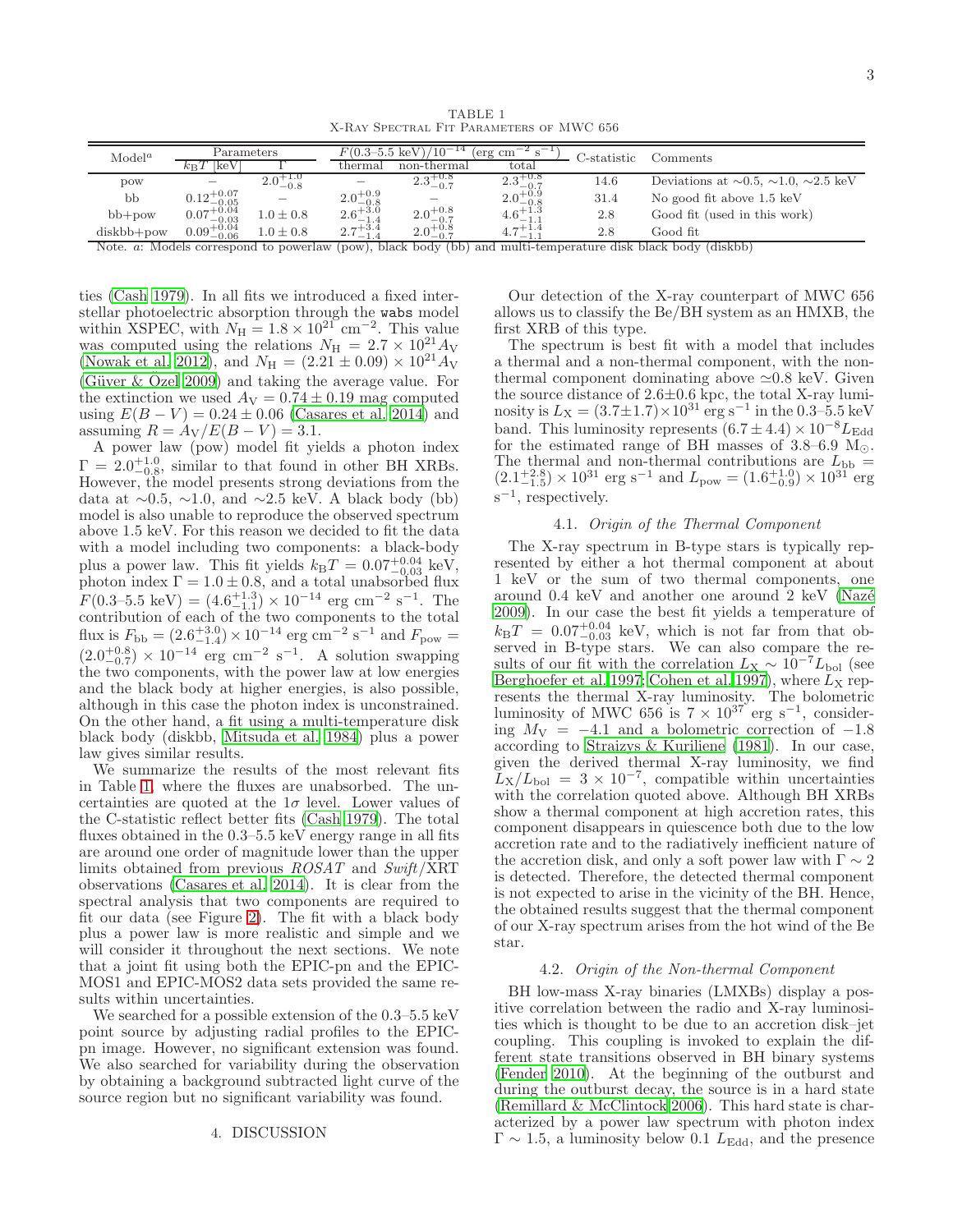

<span id="page-3-0"></span>Fig. 3.— Radio vs X-ray luminosity diagram including the position of MWC 656 (blue square) according to non-simultaneous X-ray observation (this work; accounting only for the non-thermal contribution) and the lowest radio flux density upper limit from [Mold´on \(2012](#page-4-6)). The small blue dots indicate the region of the parameter space where Cygnus X-1 has been detected in the low/hard state [\(Gallo et al.](#page-4-21) [2012\)](#page-4-21). We also plot the radio/X-ray correlation for BH LMXBs of [Corbel et al. \(2013](#page-4-22)) (red solid line plus light red shadow), together with data on the BH LMXBs GX 339−4 (red hexagons) and A0620−00 (empty red square) to display the luminosity range of real sources. The gray dashed line separates the quiescent state region (left) from the other states (right) according to the threshold set by [Plotkin et al.](#page-4-7) [\(2013\)](#page-4-7). The position of MWC 656 is very close to the one of the LMXB A0620−00 in quiescence, indicating that the radio/X-ray correlation might also be valid for BH HMXBs down to very low luminosities.

of an active jet in the radio domain with an almost flat radio spectrum. The X-ray emission is non-thermal and thought to be due to Comptonization in a corona near the BH [\(Zdziarski et al. 1998;](#page-4-23) [Nowak & Wilms 1999\)](#page-4-24) or to optically thin synchrotron emission from the base of the jet [\(Markoff et al. 2005\)](#page-4-25). At the end of the outburst the X-ray emission decays again to a low/hard state below  $0.01-0.04$   $L_{\text{Edd}}$  and eventually to a quiescent state below  $10^{-5}$   $L_{\text{Edd}}$  [\(Plotkin et al. 2013\)](#page-4-7). The quiescent Xray spectrum is reproduced by a power law with an average photon index  $\Gamma = 2.08 \pm 0.07$  [\(Plotkin et al. 2013\)](#page-4-7). As in the low–hard state, the quiescent spectrum is nonthermal emission from the corona or the jet base, but slightly softer.

The non-thermal X-ray luminosity of MWC 656 in the 0.3–5.5 keV band is  $L_X = (3.1 \pm 2.3) \times 10^{-8} L_{\text{Edd}}$  for the estimated BH mass of  $3.8-6.9$   $M_{\odot}$  [\(Casares et al. 2014\)](#page-4-0). This luminosity is around three orders of magnitude below the  $10^{-5}$  L<sub>Edd</sub> threshold from [Plotkin et al. \(2013\)](#page-4-7), making our results compatible with MWC 656 being in quiescence.

In addition, the best fit model gives a photon index  $\Gamma=1.0\pm0.8$  which is roughly compatible with the results of [Plotkin et al. \(2013\)](#page-4-7) for BH LMXBs in quiescence. Nevertheless, poor statistics in the spectrum prevent us to constrain the photon index of MWC 656.

# 4.3. MWC 656 Within the BH Radio/X-ray Correlation

We can compare the X-ray flux obtained in this Letter and the previous radio flux density upper limits with the radio/X-ray correlation from [Corbel et al. \(2013](#page-4-22)) (see Figure [3\)](#page-3-0). The EVN radio flux density  $3\sigma$  upper limits are in the range 30–66  $\mu$ Jy (Moldón 2012), although they are not simultaneous nor at the same orbital phase as our XMM-Newton observation. Converting the lowest radio flux density upper limit into luminosity we obtain  $L_r < 2 \times 10^{27}$  erg s<sup>-1</sup> at 8.6 GHz assuming a flat radio spectrum. The X-ray luminosity corresponding to the contribution of the power law component of our fit, once extrapolated to the 1.0–10 keV energy band, is  $L_{\rm X} = (1.2 \pm 0.6) \times 10^{31}$  erg s<sup>-1</sup>. MWC 656 is located in the lower-left side of the luminosity diagram (see Figure [3\)](#page-3-0), very close to A0620−00 and just above the correlation from [Corbel et al. \(2013](#page-4-22)). The expected radio luminosity considering our X-ray flux measurement and the [Corbel et al. \(2013\)](#page-4-22) correlation is  $L_r = (8.8 \pm 3.1) \times 10^{26}$ erg s<sup>−</sup><sup>1</sup> , which translates into a radio flux density of  $S_{\nu} = 13^{+5}_{-4}$   $\mu$ Jy at 8.6 GHz (or  $8^{+6}_{-4}$   $\mu$ Jy using the correlation from [Gallo et al. 2012\)](#page-4-21). The quoted uncertainties account for the X-ray flux, distance, and correlation parameters uncertainties. This result is not far from the upper limits we have obtained up to now.